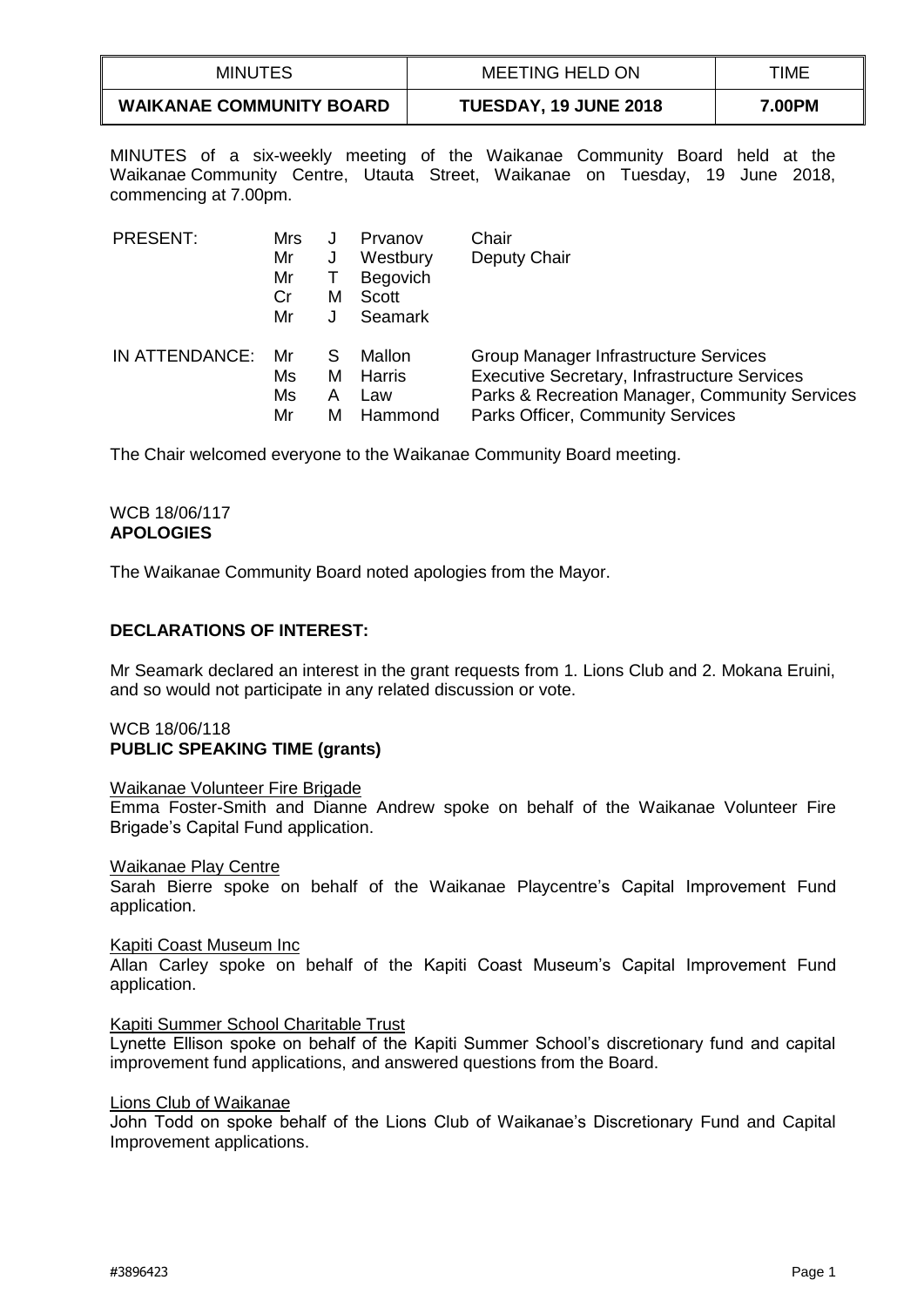| <b>MINUTES</b>                  | <b>MEETING HELD ON</b>       | TIME   |
|---------------------------------|------------------------------|--------|
| <b>WAIKANAE COMMUNITY BOARD</b> | <b>TUESDAY, 19 JUNE 2018</b> | 7.00PM |

### Michael Peryer

Michael Peryer spoke to his Promotion Fund application, and answered questions from the Board.

Mokana Eruini

Morgan Edwin spoke to the Discretionary Fund application for his son, Mokana Eruini.

#### Reikorangi Residents Assn

Julia Palmer/Anna Carter spoke behalf of the Reikorangi Resident Association's three Capital Improvement Fund applications.

#### Telecom Forensics – Subpico CAT

Brian Parsons spoke to Telecom Forensics' Capital Improvement Fund application, and answered questions from the Board.

#### Waikanae Support Hub

Gael Pettersson spoke on behalf of the Waikanae Support Hub's Promotion Fund and Capital Improvement applications.

### WCB 18/06/119

# **PUBLIC SPEAKING TIME (other issues)**

- 1. Peter Blackler from Kapiti Menzshed spoke to the three accountability reports recently submitted to the Board, and distributed a graphic design of the Menzshed's proposed new facility.
- 2. Margaret Delbridge/David Sherar, Friends of the Waikanae Town Centre (FWTC): presented their survey results to the Board.

Cr M Scott invited FWTC to attend and present a summarised version of the group's survey results to the next Council meeting on 28 June.

Mr Mallon responded to the question regarding traffic count data and said this information was presented at one of the Tea & Toast sessions held in Waikanae. FWTC would be provided with a copy of the vehicle traffic flow data.

In response to questions from the Board, Mr Mallon said NZTA would be asked to provide:

- 1. total expenditure to date for the revocation process; and
- 2. Stakeholder Reference Group membership.

The Chair thanked FWTC for attending and presenting its findings.

### WCB 18/06/120 **REIKORANGI COMMUNITY VISION AND ACTION PLAN**

Julia Palmer, supported by Anna Carter, presented the Reikorangi Community Vision and Action Plan and answered questions from the Board.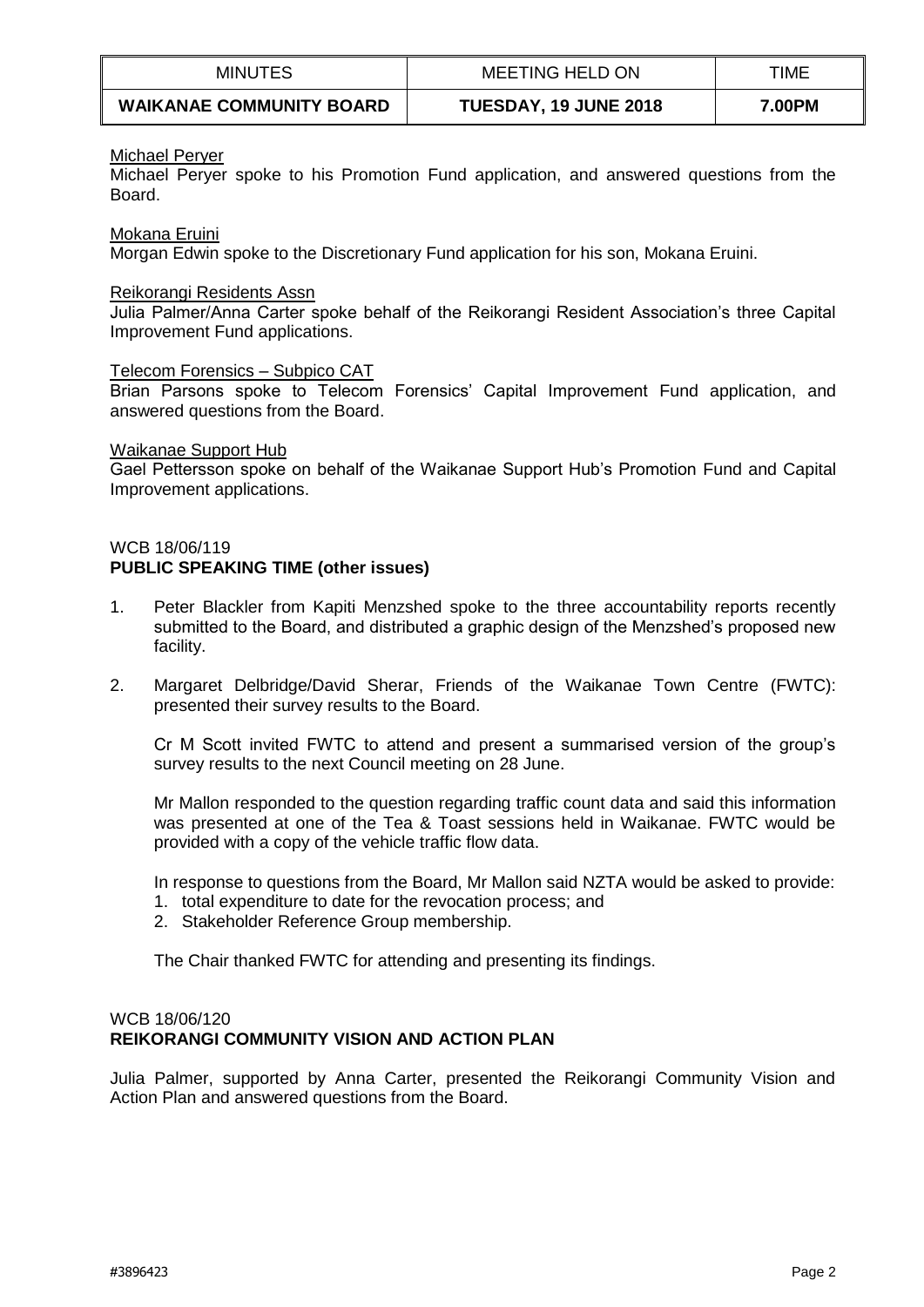| <b>MINUTES</b>                  | MEETING HELD ON              | TIME   |
|---------------------------------|------------------------------|--------|
| <b>WAIKANAE COMMUNITY BOARD</b> | <b>TUESDAY, 19 JUNE 2018</b> | 7.00PM |

## **MOVED (Prvanov/Westbury)**

**That the Waikanae Community Board endorses the Reikorangi Community Vision & Action Plan 2018 as tabled at this meeting and acknowledges the extensive community engagement, and thanked the many volunteers for their work.**

**That the Waikanae Community Board recommends this document is placed as an item on the Strategy & Policy Committee agenda for noting.** 

### **CARRIED**

### WCB 18/06/121 **CONSIDERATION OF APPLICATIONS FOR FUNDING (IS-18-502)**

## *Promotion Fund Grants*

## **MOVED (Prvanov/Westbury)**

**That the Waikanae Community Board grants the Waikanae Support Hub a Promotion Fund grant of \$850 to advertise and promote the location and range of services provided by the Waikanae Support Hub.** 

## **CARRIED**

The Chair said the Waikanae Promotion Fund application from Michael Peryer was infact an approach to gauge the Board's support for the sculpture of Waikanae's famous love birds and potentially longer term for funding.

The Board thought it was too early to commit money to the proposal for a sculpture of the Waikanae love birds. Further discussions were needed regarding its installation within the Waikanae Town Centre.

### **MOVED (Prvanov/Westbury)**

**That the Waikanae Community Board support in principle a sculpture for Waikanae's famous 'love birds'.**

### **CARRIED**

A division was requested: For the motion: Mrs Prvanov, Mr Seamark, Mr Westbury Against the motion: Cr M Scott, Mr Begovich

### *Discretionary Funds*

### **MOVED (Prvanov/Cr M Scott)**

**That the Waikanae Community Board grants the Lions Club of Waikanae a Discretionary Fund grant of \$500 for the installation of an AED defibrillator unit in the Waikanae Community Hall.**

# **CARRIED**

Mr Seamark abstained from voting and discussion on the Lions Club grant due to his conflict of interest.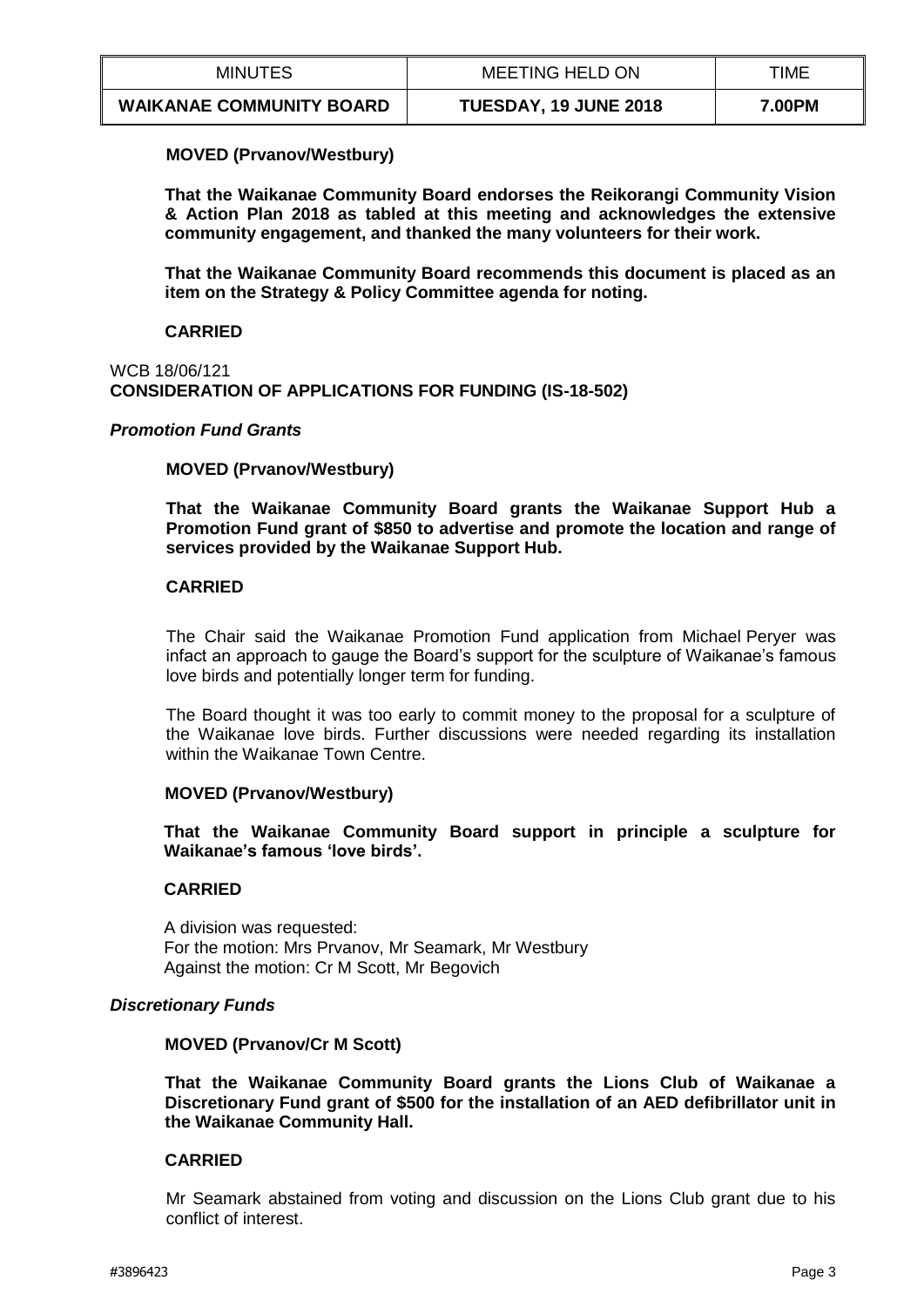| <b>MINUTES</b>                  | MEETING HELD ON              | TIME   |
|---------------------------------|------------------------------|--------|
| <b>WAIKANAE COMMUNITY BOARD</b> | <b>TUESDAY, 19 JUNE 2018</b> | 7.00PM |

### **MOVED (Prvanov/Cr M Scott)**

**That the Waikanae Community Board grants Mokana Eruini a Discretionary Fund grant of \$200 to assist with training and travel costs of attending the National Under 15s basketball tournament in Auckland.**

### **CARRIED**

Mr Seamark abstained from voting and discussion on the Mokana Eruini grant due to his conflict of interest.

### **MOVED** (**Prvanov/Westbury)**

**That the Waikanae Community Board declines the Kapiti Summer School Charitable Trust's application for a Discretionary Fund grant to cover insurance for an event because it did not meet criteria.**

## **CARRIED**

## **MOVED (Cr M Scott/Westbury)**

**That the Waikanae Community Board approved the transfer of funds from the Waikanae Promotion Fund to cover the shortfall in the Discretionary Grants account.** 

### **CARRIED**

### **MOVED (Prvanov/Westbury)**

**That the Waikanae Community Board approved approximately \$1,242 be moved from the Waikanae Promotion Fund into the Waikanae Capital Improvement Fund.** 

### **CARRIED**

### *Waikanae Capital Improvement Fund*

The Board said there were a number of worthy applications, however the Board would not be funding these because they did not meet the grant criteria.

# **MOVED (Cr M Scott/Westbury)**

**That the Waikanae Community Board declines the Capital Improvement application from the Kapiti Summer School Charitable Trust to fund its website because it did not meet the grant criteria.**

**CARRIED**

**MOVED (Cr M Scott/Westbury)**

**That the Waikanae Community Board declines the Capital Improvement Fund application from the Waikanae Support Hub to purchase/install a heat pump because it did not meet the criteria.**

### **CARRIED**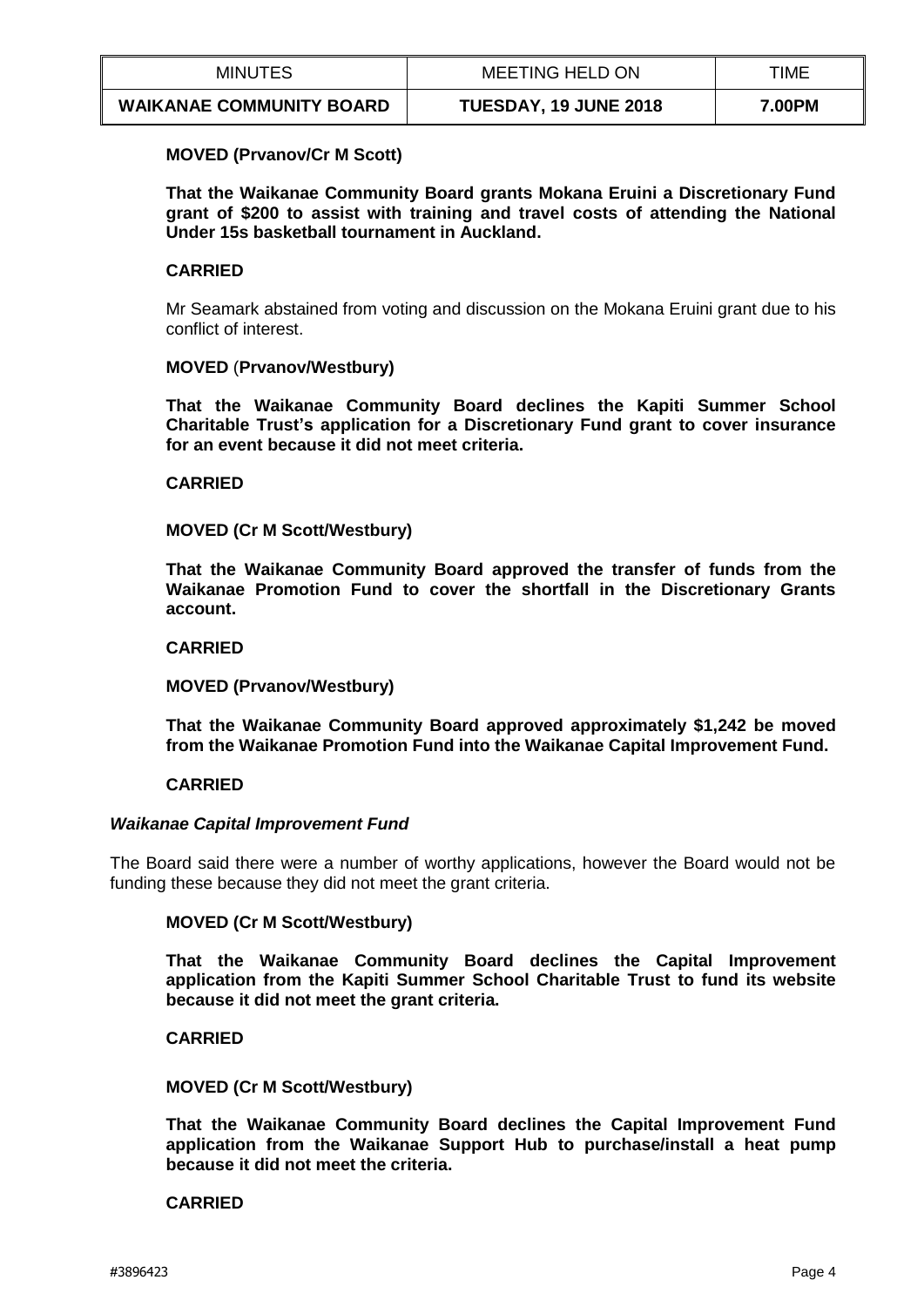| <b>MINUTES</b>                  | MEETING HELD ON              | TIME   |
|---------------------------------|------------------------------|--------|
| <b>WAIKANAE COMMUNITY BOARD</b> | <b>TUESDAY, 19 JUNE 2018</b> | 7.00PM |

### **MOVED (Westbury/Cr M Scott)**

**That the Waikanae Community Board grants the Lions Club of Waikanae a Capital Improvement Fund grant of \$1,000 to purchase an AED defibrillator.**

## **CARRIED**

Mr Seamark abstained from voting and discussion on the Lions Club grant due to his conflict of interest.

## **MOVED (Westbury/Seamark)**

**That the Waikanae Community Board grants the Waikanae Playcentre a Capital Improvement Fund grant of \$6,000 for re-roofing costs for the playcentre building.** 

### **CARRIED**

## **MOVED (Prvanov/Westbury)**

**That the Waikanae Community Board grants the Kapiti Coast Museum Incorporated a Capital Improvement Fund grant of \$1,716 for the purchase/installation of a replacement heat pump.**

### **CARRIED**

## **MOVED (Westbury/Cr M Scott)**

**That the Waikanae Community Board declines the Capital Improvement Fund application from Telecom Forensics – Subpico CAT for the purchase of Cyber Security units because it did not meet the funding criteria.** 

### **CARRIED**

### **MOVED (Prvanov/Westbury)**

**That the Waikanae Community Board declines the Capital Improvement Fund application from the Reikorangi Residents Association Inc for a playground because it did not meet the funding criteria.**

### **CARRIED**

The Board discussed the Reikorangi Residents Association's Capital Improvement Fund application. Cr M Scott noted this was a Council hall and as such, Council had an obligation under its commitments to the Elder Peoples Council and the Accessible Cities Project to make funding available. Additionally, wheelchair access should be available for all Council halls as a matter of Policy and Council should fund this. Cr M Scott would follow up with Council and if necessary flag this for next year's Annual Plan.

# **MOVED (Prvanov/Westbury)**

**That the Waikanae Community Board declines the Capital Improvement Fund application from the Reikorangi Residents Association Inc for a wheelchair access ramp at the community hall.** 

### **CARRIED**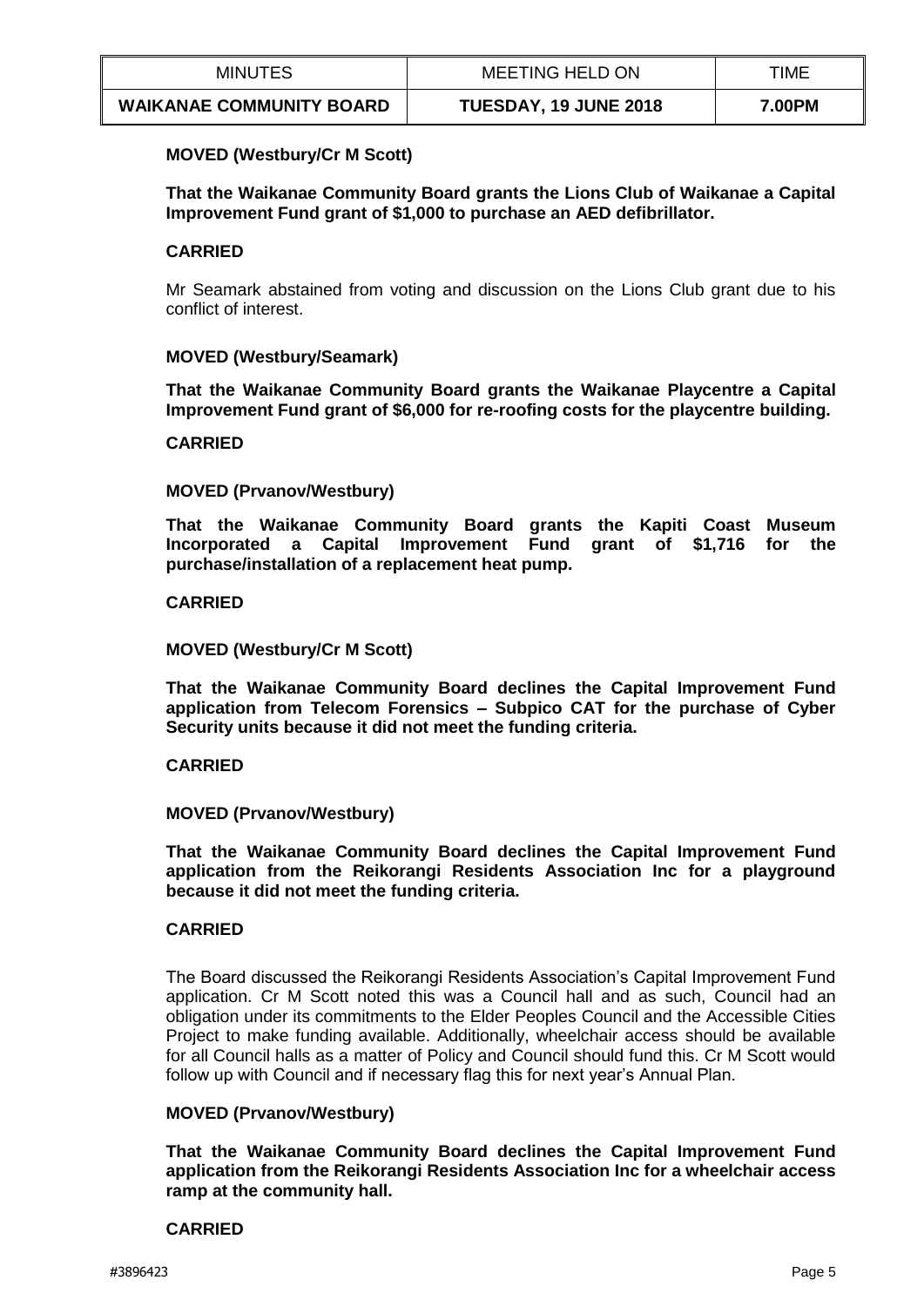| <b>MINUTES</b>                  | <b>MEETING HELD ON</b>       | TIME   |
|---------------------------------|------------------------------|--------|
| <b>WAIKANAE COMMUNITY BOARD</b> | <b>TUESDAY, 19 JUNE 2018</b> | 7.00PM |

The Board amended the motion to include a proviso subject to Department of Conservation (DoC) funding as follows:

### **MOVED (Cr M Scott/Seamark)**

**That the Waikanae Community Board grants the Reikorangi Residents Association Inc a Capital Improvement Fund grant of \$5,000 for the construction of a public toilet at the Mangaone South carpark end, on the condition that DoC provide the funding as set out in the application, as well as agreement to the cleaning and maintenance costs.**

# **CARRIED**

The Board acknowledged the importance of Waikanae Volunteer Fire Brigade's work in the community, however in this instance, regrettably declined the application.

# **MOVED (Cr M Scott/Westbury)**

**That the Waikanae Community Board declines the Capital Improvement Fund application from the Waikanae Volunteer Fire Brigade to purchase a marquee because it did not meet the criteria for funding.**

## **CARRIED**

### *Three Yearly Grants Update*

- 1. The Waikanae Lions Club Fund for \$3,500 for the Waikanae Lions Garden Trail Event.
- 2. A discretionary fund for the Kapiti Ballet Society for \$500 for the annual dance competition.

### WCB 18/06/122

# **TRANSPOWER WAIKANAE PARK UPDATE (Mark Hammond, Parks Officer and Alison Law, Parks & Recreation Manager, Community Services)**

Mr Hammond updated the Board on Transpower's work in Waikanae Park. In Transpower's update they talked about significant works over a three year plan. Broad Spectrum had been contracted by Transpower to undertake regular tree maintenance work within Waikanae Park. The old scoreboard and tree stumps were programmed for removal in the next week or so.

In response to the Board's question about access to community grants, Mr Mallon said a proposal would come back to the Board prior to the work happening and that would detail mitigation and funding.

Lastly, the Board asked for the Waikanae Park's Management Plan:

- to be made available on Council's website;
- can be found by searching Council's website; and
- to convert the document into a searchable format.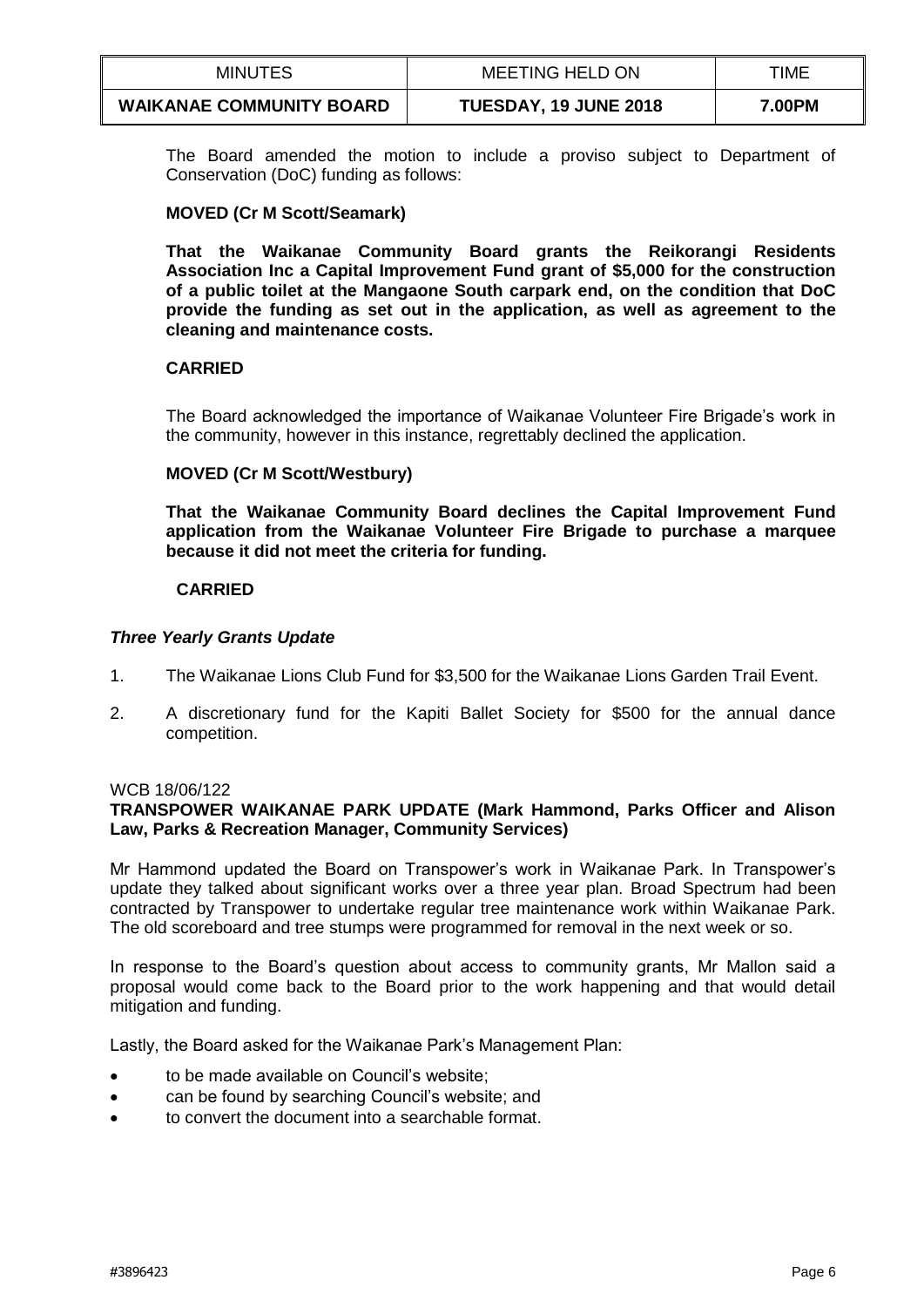| <b>MINUTES</b>                  | MEETING HELD ON       | TIME   |
|---------------------------------|-----------------------|--------|
| <b>WAIKANAE COMMUNITY BOARD</b> | TUESDAY, 19 JUNE 2018 | 7.00PM |

### WCB 18/06/123 **SPEED LIMIT REVIEW SUBMISSION**

The Waikanae Community Board's submission agreed to all of Council's recommendations with the exception of Reikorangi, where the Board left it to the residents to make their own submissions.

## **MOVED (Cr M Scott/Westbury)**

**That the Waikanae Community Board validate and ratify its out-of-session Speed Limit Review submission.**

## **CARRIED**

## WCB 18/06/124 **MAHARA PLACE WORKING GROUP**

Mr Mallon said the purpose of this item previously discussed with the Board was to seek endorsement to establish a development committee and progress designs into detailed design concepts for Mahara Place. The group would undertake several workshops facilitated by an independent facilitator, Mark Bailey from Boffa Miskell and then seek the Board's endorsement for the final design.

The group membership was discussed and it was suggested that Graham Joyes be nominated as an additional person to join.

# **MOVED (Cr M Scott/Westbury)**

**That the Waikanae Community Board recommends Graham Joyes from Coast Access Radio be nominated to the Mahara Place Development Committee.** 

# **CARRIED**

There was further discussion regarding an additional youth representative on the group. Currently, Cullen Tran was a member, as well as a member of the youth council and reported back to the group.

# **MOVED (Cr M Scott/Westbury)**

**That the Waikanae Community Board endorses the consultative group with the addition of Mr Joyes.** 

### **CARRIED**

### WCB 18/06/125 **MEMBERS BUSINESS**

### **(a) Public Speaking Responses**

Reponses were given as they arose.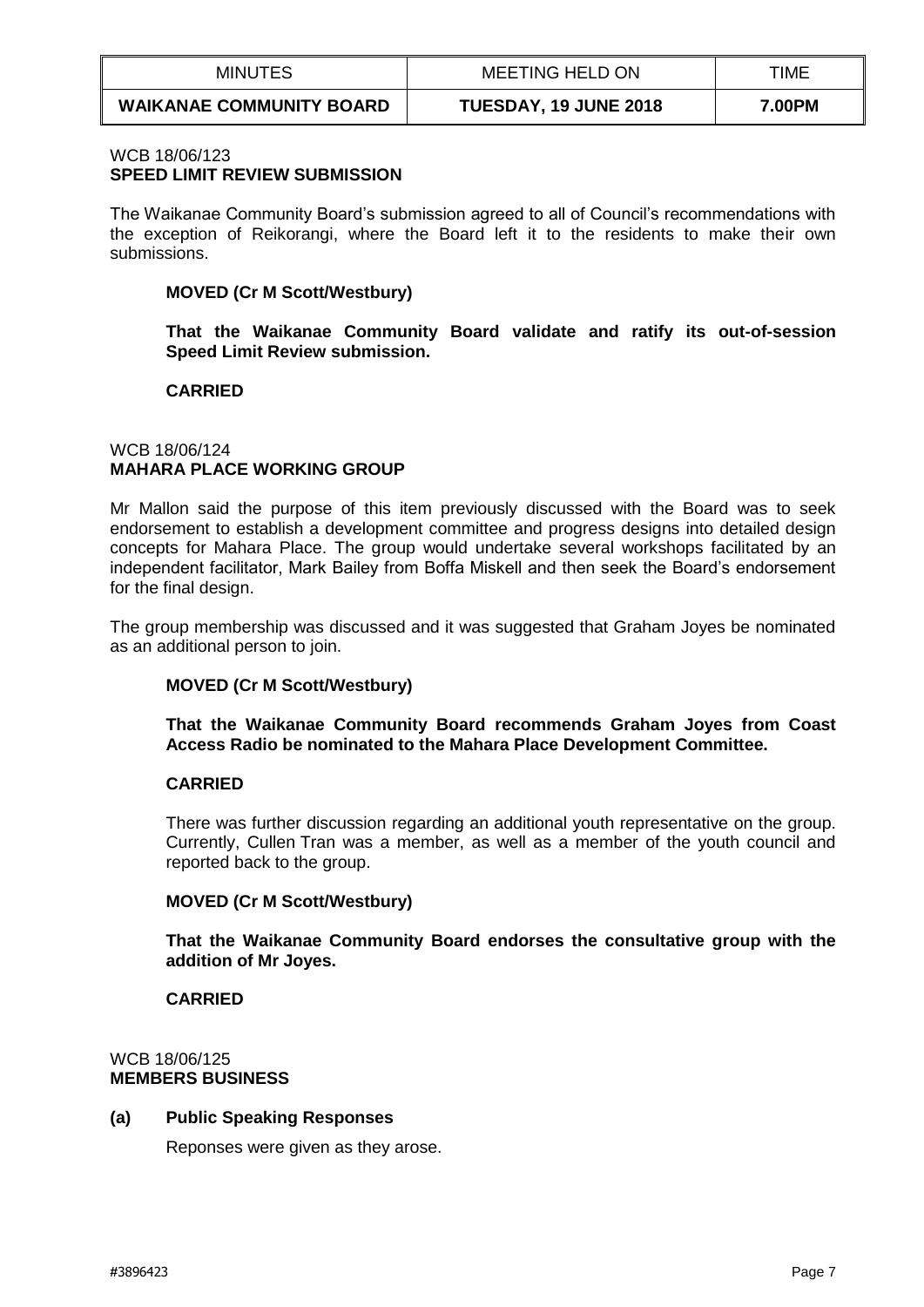| <b>MINUTES</b>                  | MEETING HELD ON       | TIME   |
|---------------------------------|-----------------------|--------|
| <b>WAIKANAE COMMUNITY BOARD</b> | TUESDAY, 19 JUNE 2018 | 7.00PM |

#### **(b) Leave of Absence**

**MOVED (Cr M Scott/Westbury)**

**That the Waikanae Community Board grants Tonchi Begovich leave of absence from 1 September to 30 October 2018.** 

#### **CARRIED**

#### **(c) Matters of an Urgent Nature**

1. Carparking in Waikanae: In response to Mr Westbury's update regarding Waikanae's parking issues, Mr Mallon said GWRC's recent signage was done without consultation with Council. Longer term, GWRC were looking at a wider park-n-ride integrated ticketing. A number of carparks had been disestablished during the Town Centre upgrade, however, these would be reinstated upon completion.

Mr Mallon suggested bringing a parking report back to the Board detailing available land, where people are parking; and what the options might be to improve the current parking shortage. This suggestion was welcomed by the Board.

2. The Board discussed passing a motion asking the Council to take up the cudgels and ask GWRC to bring their plans forward for rail-electrification to Ōtaki which would take the pressure off Waikanae's carparking. Council had already been making submissions for 5-6 years for a rail service to Ōtaki.

### **MOVED (Cr M Scott/Westbury)**

**That the Waikanae Community Board asks the Council to urgently take up Waikanae's parking issue again with the Chair of the Greater Wellington Regional Council and our Regional Councillor, on the basis that Waikanae is being congested by commuter parking and is desperate for the railhead to move north to Ōtaki.** 

### **CARRIED**

The motion was passed unanimously by Waikanae Community Board.

## **(d) Community Board Members' Activities and Portfolio Activities**

The Chair thanked everyone for providing their activity reports.

#### **HIGHLIGHTS:**

#### **Mr Westbury**:

- Several complaints had been received about carpark availability in Waikanae.
- Civic Awards: Mr Westbury recommended the awards take place every two years and to reduce the number of applicants. The Chair said she raised this matter at a recent Chairs meeting with the Mayor.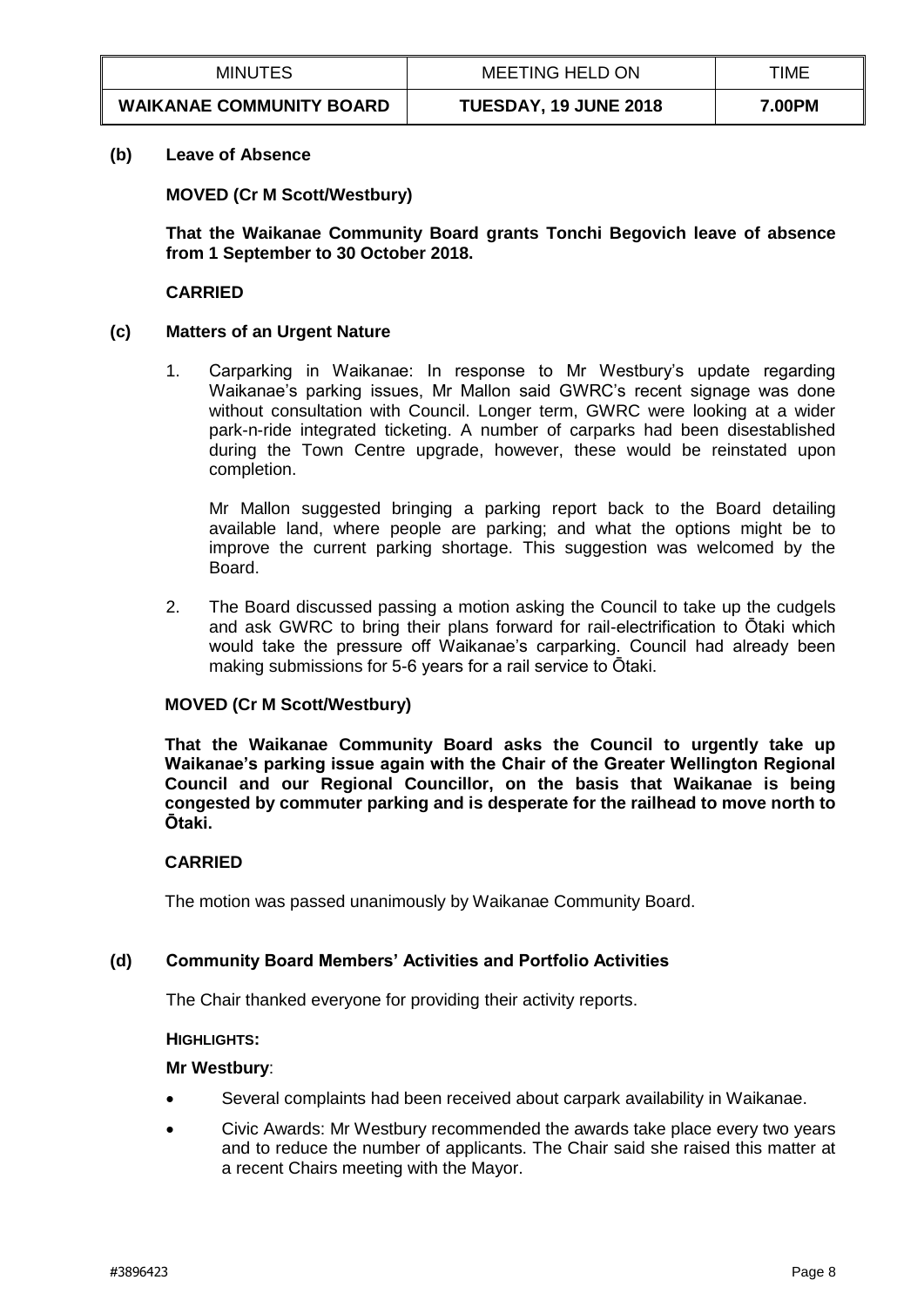| <b>MINUTES</b>                  | MEETING HELD ON              | TIME   |
|---------------------------------|------------------------------|--------|
| <b>WAIKANAE COMMUNITY BOARD</b> | <b>TUESDAY, 19 JUNE 2018</b> | 7.00PM |

#### **Cr M Scott**

- The Mayor and Cr M Scott met with the Office of the Auditor-General (OAG) auditors regarding its work relating to Kāpiti's water supply. Council's staff came out extremely well in terms of the demand management process and the system was likely to be held up New Zealand wide as a model to be emulated.
- The work done at the beach in terms of the outcomes is likely to be stepped several years forward. It will mean a huge commitment and the body of work done at the beach will not need a plan change because it will be accepted as changing the plan by part of the mediated settlement to the PDP appeal.

#### **Mrs Prvanov**

Annual Arbor Day planting: on 8 June, two local primary schools (200 students) and some volunteers were involved and planted 1,800 plants. Special thanks were given to KCDC staff for the amount of time and effort that went into the preparation of the site and the work after the event.

## **Waikanae Community Board's July meeting**

There was some discussion regarding the Board's July meeting and it was decided to cancel the meeting and allow staff more time to prepare reports for the August meeting:

- Waikanae parking report; and
- Stride-n-Ride report.

The consensus was to abandon the July meeting.

### **MOVED (Begovich/Westbury)**

**That the Waikanae Community Board abandon the July meeting and the next meeting would be on 28 August 2018.** 

### **CARRIED**

WCB 18/06/126 **CONFIRMATION OF MINUTES: 24 APRIL 2018**

**MOVED (Westbury/Cr M Scott)**

**That the minutes of the Waikanae Community Board meeting held on 24 April 2018 be adopted as a true and correct record of that meeting.** 

# **CARRIED**